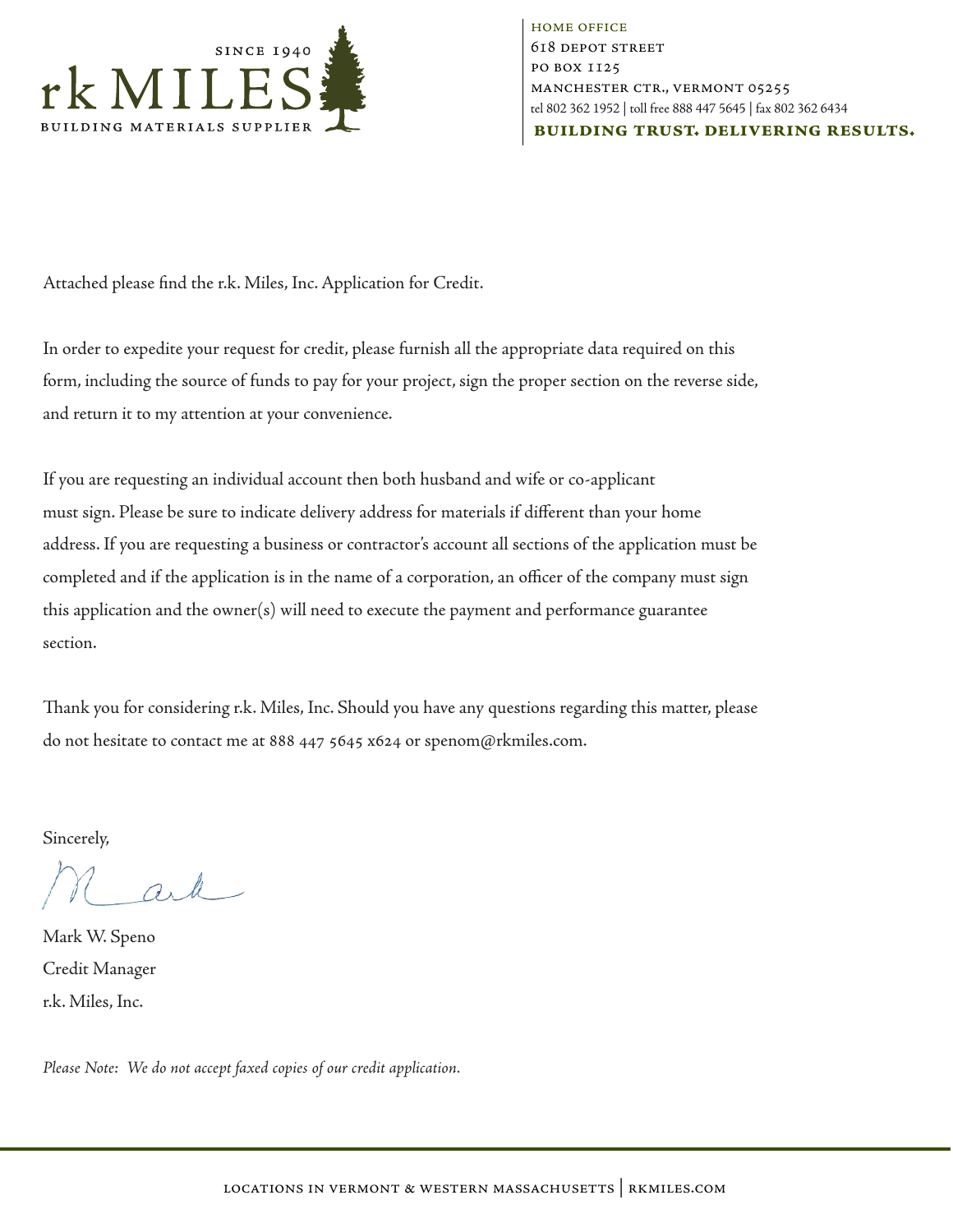| $\Box$ Retail (Convenience)      |
|----------------------------------|
| $\Box$ Retail (New Construction) |
| $\Box$ Business                  |



| □ Retail (Convenience)<br>$\Box$ Retail (New Construction)<br>$\Box$ Business<br>$\Box$<br>Contractor                                                                                                                                                                                                                                                                                                     | <b>BUILDING MATERIALS SUPPLIER</b> | <b>CONFIDENTIAL</b><br><b>SINCE 1940</b><br><b>APPLICATION FOR CREDIT</b>                                                                                                                                                      | Desired Credit Limit<br>$\sim$                                                                                          |                                                                               | Nam<br>OFFICE<br>SSC<br>ONIY |
|-----------------------------------------------------------------------------------------------------------------------------------------------------------------------------------------------------------------------------------------------------------------------------------------------------------------------------------------------------------------------------------------------------------|------------------------------------|--------------------------------------------------------------------------------------------------------------------------------------------------------------------------------------------------------------------------------|-------------------------------------------------------------------------------------------------------------------------|-------------------------------------------------------------------------------|------------------------------|
| • ALL SECTIONS MUST BE COMPLETE FOR CONTRACTOR OR BUSINESS ACCOUNTS TO BE CONSIDERED •                                                                                                                                                                                                                                                                                                                    |                                    |                                                                                                                                                                                                                                |                                                                                                                         |                                                                               |                              |
| please print clearly                                                                                                                                                                                                                                                                                                                                                                                      |                                    | <b>GENERAL INFORMATION</b>                                                                                                                                                                                                     |                                                                                                                         |                                                                               |                              |
|                                                                                                                                                                                                                                                                                                                                                                                                           |                                    |                                                                                                                                                                                                                                |                                                                                                                         |                                                                               |                              |
|                                                                                                                                                                                                                                                                                                                                                                                                           |                                    |                                                                                                                                                                                                                                |                                                                                                                         |                                                                               |                              |
|                                                                                                                                                                                                                                                                                                                                                                                                           |                                    | email email and the contract of the contract of the contract of the contract of the contract of the contract of the contract of the contract of the contract of the contract of the contract of the contract of the contract o |                                                                                                                         |                                                                               |                              |
| email and the contract of the contract of the contract of the contract of the contract of the contract of the contract of the contract of the contract of the contract of the contract of the contract of the contract of the                                                                                                                                                                             |                                    |                                                                                                                                                                                                                                | Business Fax                                                                                                            |                                                                               | Account                      |
| <b>HOME ADDRESS</b>                                                                                                                                                                                                                                                                                                                                                                                       |                                    | <b>BUSINESS ADDRESS</b>                                                                                                                                                                                                        |                                                                                                                         |                                                                               |                              |
|                                                                                                                                                                                                                                                                                                                                                                                                           |                                    |                                                                                                                                                                                                                                |                                                                                                                         |                                                                               |                              |
|                                                                                                                                                                                                                                                                                                                                                                                                           |                                    |                                                                                                                                                                                                                                |                                                                                                                         |                                                                               |                              |
| □ Own □ Rent # of Years___________ Monthly Payment \$____________                                                                                                                                                                                                                                                                                                                                         |                                    | Company Officer or Partner                                                                                                                                                                                                     |                                                                                                                         |                                                                               |                              |
|                                                                                                                                                                                                                                                                                                                                                                                                           |                                    |                                                                                                                                                                                                                                |                                                                                                                         |                                                                               |                              |
|                                                                                                                                                                                                                                                                                                                                                                                                           |                                    |                                                                                                                                                                                                                                |                                                                                                                         |                                                                               |                              |
|                                                                                                                                                                                                                                                                                                                                                                                                           |                                    |                                                                                                                                                                                                                                |                                                                                                                         |                                                                               | ⊔                            |
|                                                                                                                                                                                                                                                                                                                                                                                                           |                                    | <b>EMPLOYMENT INFORMATION</b>                                                                                                                                                                                                  |                                                                                                                         |                                                                               | Denied<br>Approved           |
|                                                                                                                                                                                                                                                                                                                                                                                                           |                                    |                                                                                                                                                                                                                                |                                                                                                                         |                                                                               |                              |
|                                                                                                                                                                                                                                                                                                                                                                                                           |                                    |                                                                                                                                                                                                                                |                                                                                                                         |                                                                               | Date                         |
|                                                                                                                                                                                                                                                                                                                                                                                                           |                                    |                                                                                                                                                                                                                                | $\Box$ Corporation $\Box$ Sole Proprietor $\Box$ Partnership                                                            |                                                                               |                              |
|                                                                                                                                                                                                                                                                                                                                                                                                           |                                    |                                                                                                                                                                                                                                | Federal ID #                                                                                                            |                                                                               |                              |
| Employer Address_                                                                                                                                                                                                                                                                                                                                                                                         |                                    | Tax Exempt #_                                                                                                                                                                                                                  | If you wish to purchase on a tax exempt basis, please furnish your certificate.                                         |                                                                               |                              |
|                                                                                                                                                                                                                                                                                                                                                                                                           |                                    |                                                                                                                                                                                                                                | # of Employees___________________Years in Business______________________________                                        |                                                                               |                              |
| Are there any judgments or legal proceedings threatened against you?<br>Have you issued any checks within the past twelve months which were not paid due to insufficient funds for any reason?<br>Have you ever done business with r.k. MILES, Inc. before?<br>If you are a homeowner applying for credit for a specific project, please describe your project and provide delivery address if necessary: |                                    | PROJECT INFORMATION                                                                                                                                                                                                            |                                                                                                                         | $\Box$ Yes<br>$\Box$ No<br>$\Box$ Yes<br>$\Box$ No<br>$\Box$ Yes<br>$\Box$ No | Limit<br>Credit              |
| Please explain the source of funds or financing available to pay for your project:                                                                                                                                                                                                                                                                                                                        |                                    |                                                                                                                                                                                                                                |                                                                                                                         |                                                                               | $\mathrm{Type}$<br>Account   |
| <b>BANK INFORMATION/REFERENCE</b>                                                                                                                                                                                                                                                                                                                                                                         |                                    |                                                                                                                                                                                                                                | TRADE/CREDIT REFERENCE<br>List companies you have had open accounts with excluding credit card co's & banks.<br>1) Name |                                                                               |                              |
|                                                                                                                                                                                                                                                                                                                                                                                                           |                                    |                                                                                                                                                                                                                                |                                                                                                                         |                                                                               |                              |
|                                                                                                                                                                                                                                                                                                                                                                                                           |                                    |                                                                                                                                                                                                                                | 2) Name                                                                                                                 |                                                                               | Salesperson                  |
|                                                                                                                                                                                                                                                                                                                                                                                                           |                                    |                                                                                                                                                                                                                                |                                                                                                                         |                                                                               |                              |
|                                                                                                                                                                                                                                                                                                                                                                                                           |                                    |                                                                                                                                                                                                                                |                                                                                                                         |                                                                               |                              |
|                                                                                                                                                                                                                                                                                                                                                                                                           |                                    |                                                                                                                                                                                                                                | $3)$ Name                                                                                                               |                                                                               |                              |
| $\Box$ Home Equity Line<br>$\Box$ Mortgage                                                                                                                                                                                                                                                                                                                                                                | $\Box$ Loans                       |                                                                                                                                                                                                                                |                                                                                                                         |                                                                               |                              |

**• SEE REVERSE FOR CREDIT AGREEMENT DISCLOSURE AND APPLICANT SIGNATURE •** 

Return application to: attn Credit Manager + PO Box 1125 + Manchester Center, VT 05255 + email spenom@rkmiles.com + tel 888 447 5645

 ${\rm Name}_-$